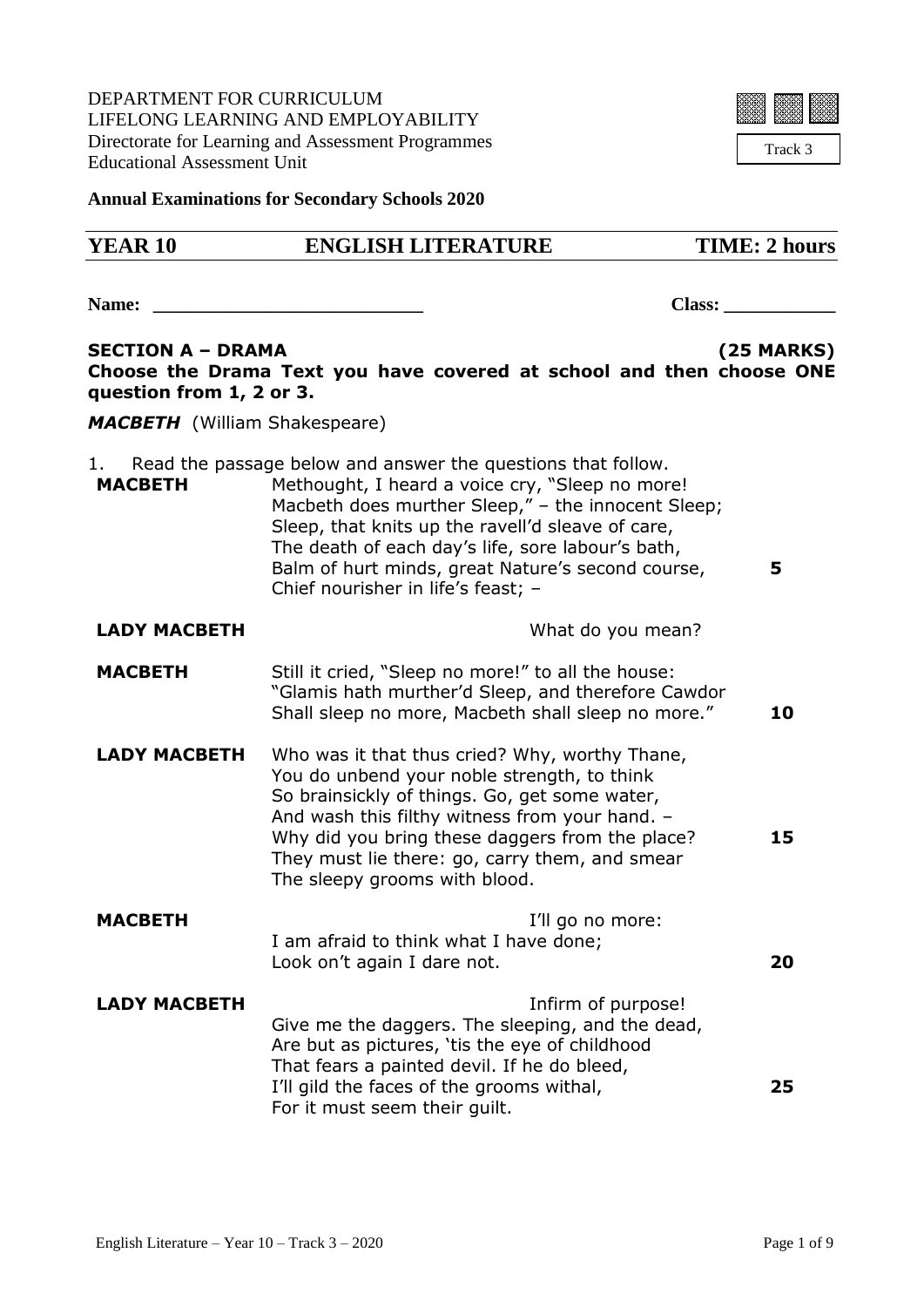| b.<br>$\mathsf{C}$ . |     | How is Macbeth feeling in this excerpt?<br>Lady Macbeth orders Macbeth to do several things. | 4 marks |
|----------------------|-----|----------------------------------------------------------------------------------------------|---------|
|                      |     | Mention TWO orders Lady Macbeth gives to her husband.                                        | 2 marks |
|                      | II) | What do these orders show us about Lady Macbeth's character? 4 marks                         |         |
|                      |     |                                                                                              |         |

a 3 Fynlain what has just happened in the play. See a 3 marks

- d. Explain the following lines:
	- i. Methought, I heard a voice cry, "Sleep no more! Macbeth does murther Sleep," – the innocent Sleep; (lines 1-2) 3 marks
	- ii. "Infirm of purpose! Give me the daggers. The sleeping, and the dead, Are but as pictures," (lines 21-23) 3 marks
- e. Comment on the character of Lady Macbeth from the above excerpt as well as from Act 1 and Act 2 of the play. The same state of the play.

**OR**

2. "Is Macbeth a monster or a victim?" Discuss this question with particular reference to Act 1 and Act 2 of the play.

**OR**

3. The element of the supernatural is brought out several times in the play. Discuss by referring to particular episodes from Act 1 and Act 2 of the play.

## *TWELFTH NIGHT* (William Shakespeare)

- 1. Read the passage below and answer the questions that follow.
- **VIOLA** There is a fair behaviour in thee, captain, And though that nature with a beautous wall Doth oft close in pollution, yet of thee I will believe thou hast a mind that suits With this thy fair and outward character. I prithee – and I'll pay thee bounteously – Conceal me what I am, and be my aid For such disguise as haply shall become The form of my intent. I'll serve this duke. Thou shall present me as an eunuch to him. It may be worth thy pains, for I can sing And speak to him in many sorts of music That will allow me very worth of his service. What else may hap to time I will commit. Only shape thou thy silence to my wit. **5 10 15**
- **CAPTAIN** Be you his eunuch, and your mute I'll be. When my tongue blabs, then let mine eyes not see.

#### **VIOLA** I thank thee. Lead me on.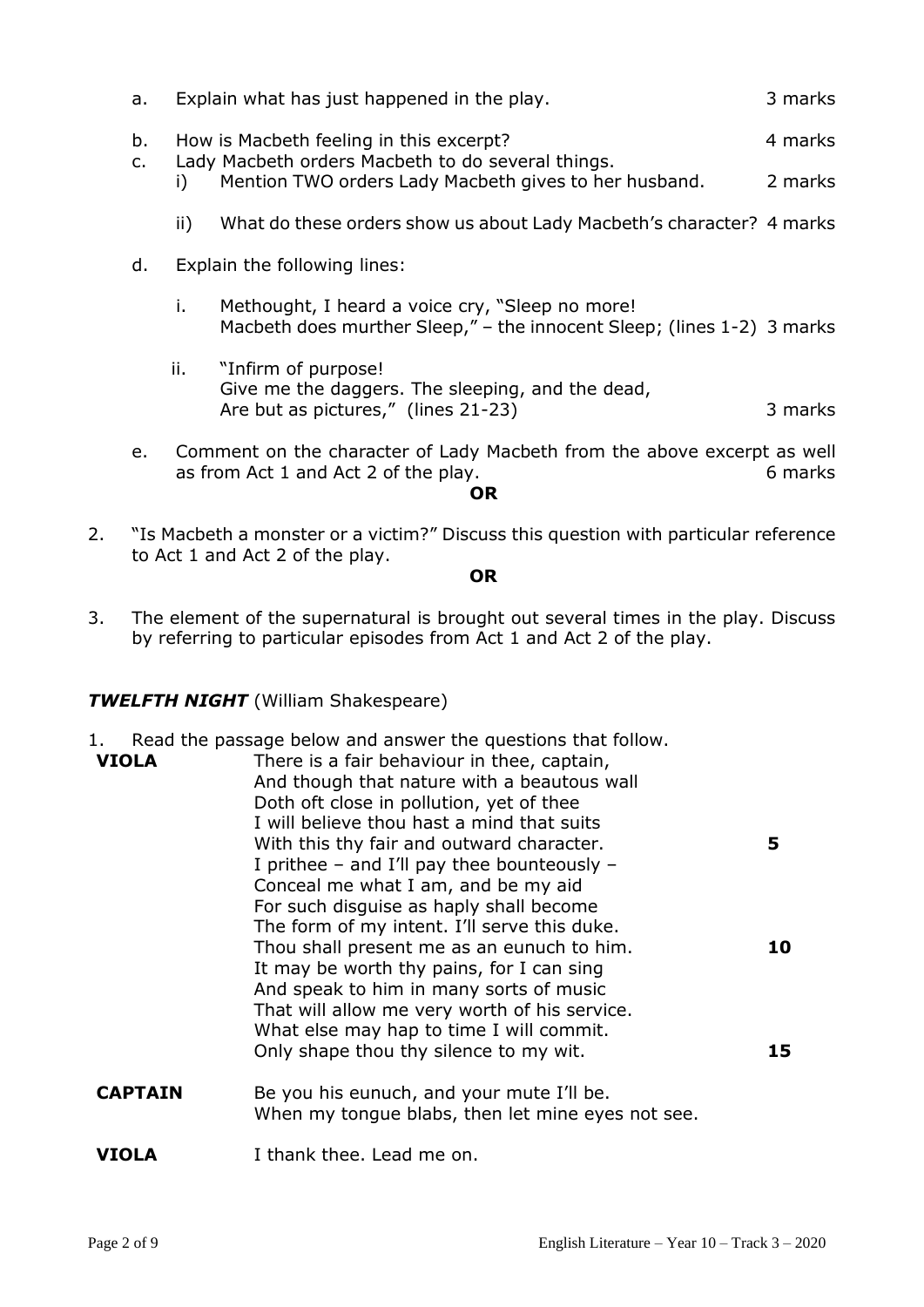| a.             |     | Explain how Viola has ended up in this situation.                                                                                                      | 3 marks |
|----------------|-----|--------------------------------------------------------------------------------------------------------------------------------------------------------|---------|
| b.             |     | What can you say about the Captain's character from the above excerpt?                                                                                 | 3 marks |
| $\mathsf{C}$ . |     | Explain the following lines:<br>"Conceal me what I am, and be my aid<br>For such disguise as haply shall become<br>The form of my intent." (lines 7-9) | 3 marks |
|                | ii. | "It may be worth thy pains, for I can sing<br>And speak to him in many sorts of music<br>That will allow me very worth his service." (lines 11-13)     | 3 marks |
| d.             |     | Who is the duke mentioned in the above lines? Comment on his character<br>and behaviour with particular reference to Act 1 and Act 2 of the play.      |         |

6 marks

e. Comment on Viola's role in the play keeping in mind the above excerpt as well as Act 1 and Act 2 of the play. The mass of the play and the set of the play.

#### **OR**

2. "Disguise and mistaken identity play an important role in 'Twelfth Night'." Discuss with particular reference to Act 1 and Act 2 of the play.

#### **OR**

3. Choose a character you consider important and write about his/her role in Act 1 and Act 2 of 'Twelfth Night.'

#### *THE MERCHANT OF VENICE* (William Shakespeare)

| 1. | <b>ANTONIO</b>  | Read the passage below and answer the questions that follow.<br>In sooth, I know not why I am so sad<br>It wearies me; you say it wearies you.<br>But how I caught it, found it, or came by it,<br>What stuff 'tis made of, whereof it is born,<br>I am to learn.<br>And such a want-wit sadness makes of me,<br>That I have much ado to know myself. | 5        |
|----|-----------------|-------------------------------------------------------------------------------------------------------------------------------------------------------------------------------------------------------------------------------------------------------------------------------------------------------------------------------------------------------|----------|
|    | <b>SALARINO</b> | Your mind is tossing on the ocean,<br>There, where your argosies with portly sail,<br>Like signors and rich burghers on the flood $-$<br>Or, as it were, the pageants of the sea $-$<br>Do overpeer the petty traffickers<br>That curtsy to them, do them reverence<br>As they fly by them with their woven wings.                                    | 10       |
|    | <b>SOLANIO</b>  | Believe me, sir, had I such venture forth,<br>The better part of my affections would<br>Be with my hopes abroad. I should be still<br>Plucking the grass to know where sits the wind,<br>Peering in maps for ports and piers and roads.<br>And every object that might make me fear<br>Misfortune to my ventures out of doubt<br>Would make me sad.   | 15<br>20 |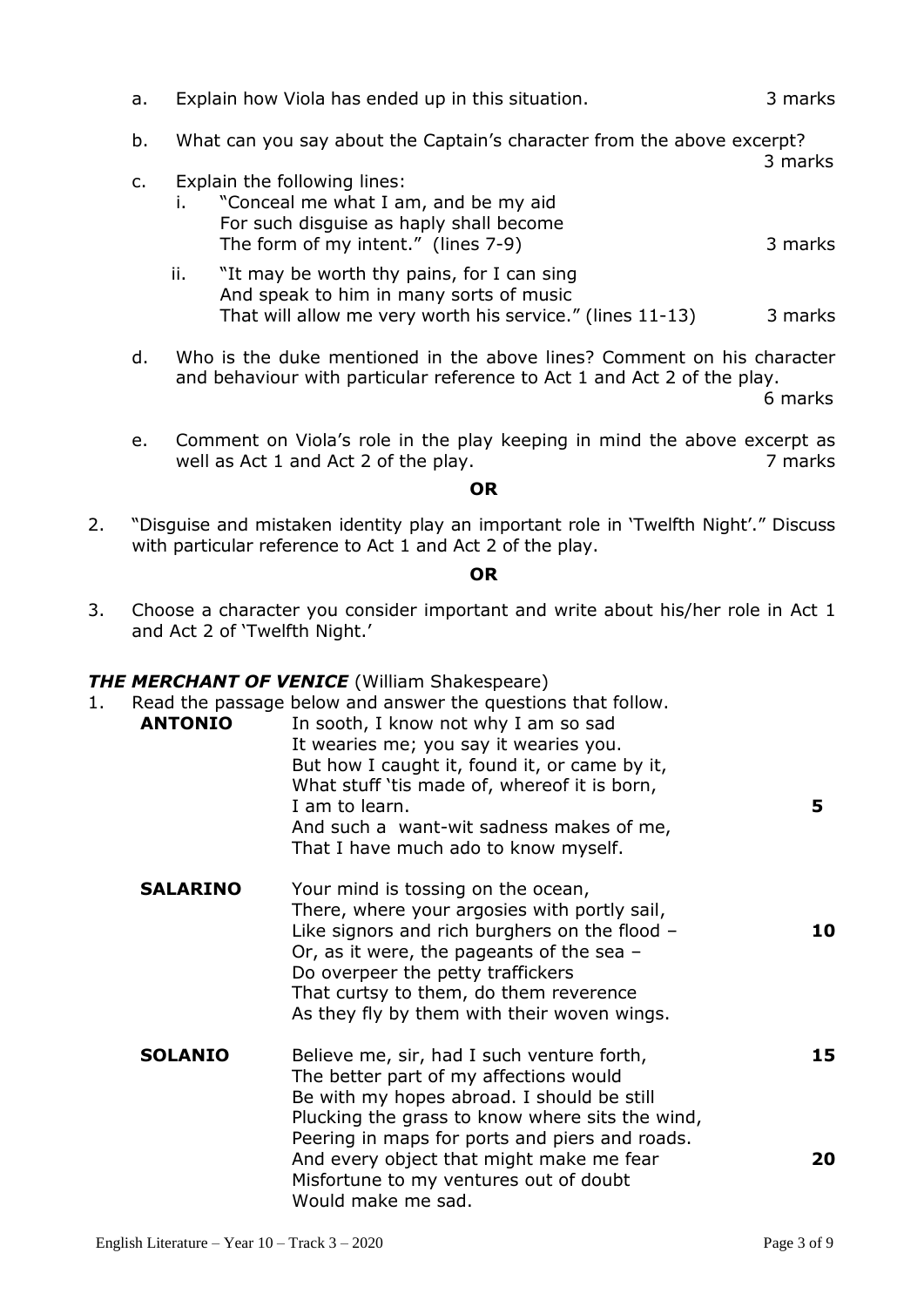|  | How is Antonio feeling in the above excerpt? | 2 marks |
|--|----------------------------------------------|---------|

- ii. In your opinion and from your knowledge of the play so far, why is he feeling so? 2 marks
- b. i. What is the relationship between Antonio, Salarino and Solanio?

2 marks

- ii. According to Salarino and Solanio, what is the cause of Antonio's present mood? 2 marks
- c. Explain the following lines:
	- i. "Your mind is tossing on the ocean, There, where your argosies with portly sail, Like signors and rich burghers on the flood  $-$  " (lines 8-10) 3 marks
	- ii. "Believe me, sir, had I such venture forth, The better part of my affections would Be with my hopes abroad." (lines 15-17) 3 marks
- d. Comment on Antonio's character from the above excerpt and from your knowledge of Act 1 and Act 2 of the play. 5 marks
- e. This excerpt already shows us that Antonio seems to give a lot of importance to friendship. Comment on this with particular reference to Act 1 and Act 2 of the play. 6 marks

#### **OR**

2. Comment on the theme of racial prejudice in the play 'The Merchant of Venice.' Refer closely to Act 1 and 2 of the play.

#### **OR**

3. Choose a male and a female character from 'The Merchant of Venice' and write about the role they play. Refer closely to Act 1 and Act 2 of the play.

## *A VIEW FROM THE BRIDGE* (Arthur Miller)

1. Discuss the positive and negative aspects of Eddie's character.

#### **OR**

2. The play shows the hardships and difficulties immigrants face when they have to start afresh in another country. Discuss this statement by referring to particular episodes in Act 1 of 'A View from the Bridge.'

#### **OR**

3. Keeping Act 1 of 'A View from the Bridge' in mind, discuss the similarities and differences between Marco and Rodolfo and the way the people around them relate to them.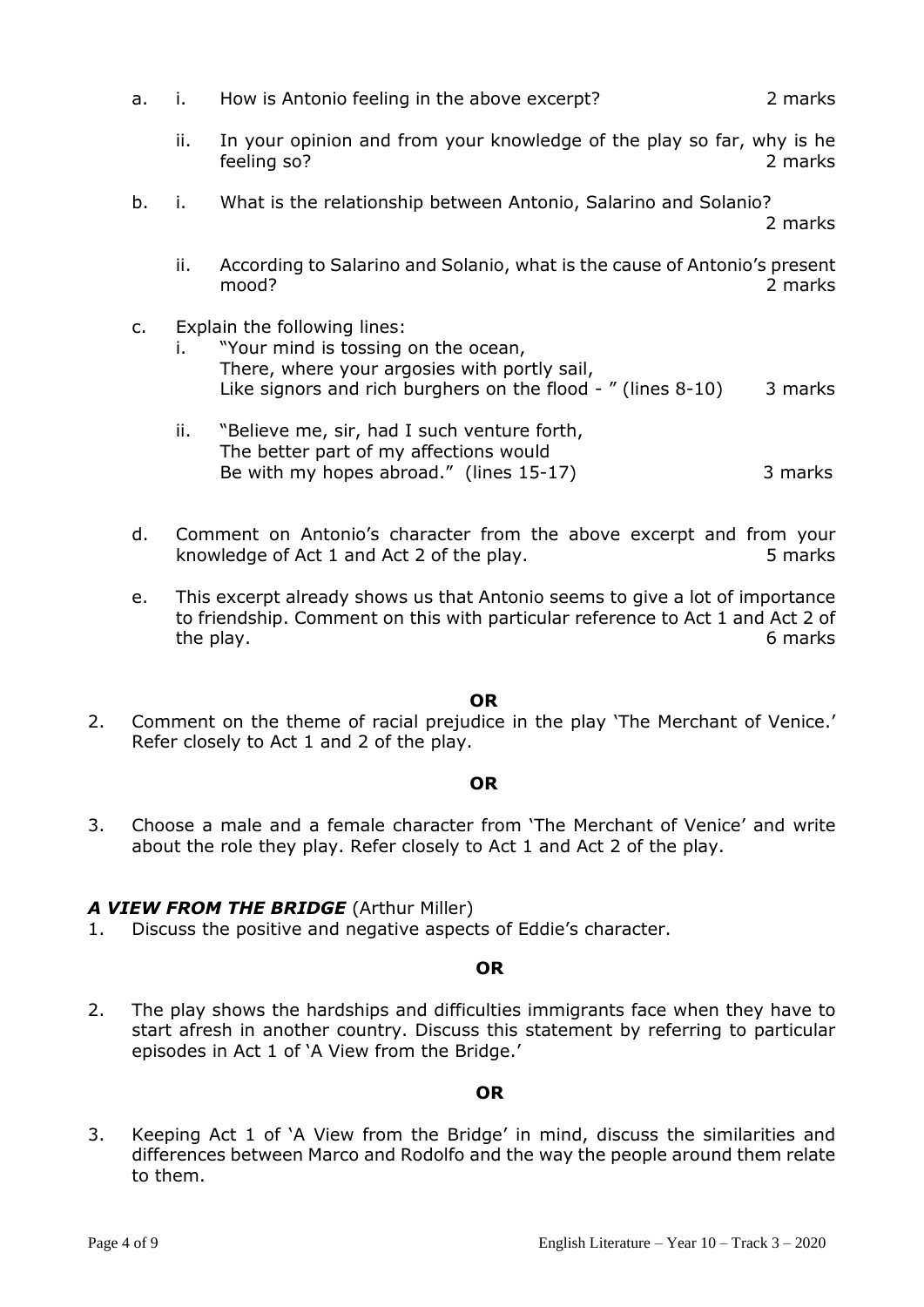**THE PLAY OF KES** (Barry Hines and Alan Stronach)

1. After Jud has killed Kes, Mrs Casper tells Billy: "But it's only a bird. You can get another can't you?" What does this statement show us about her character? Refer closely to the play.

#### **OR**

2. "Throughout the course of the play, Billy has to face constant conflict." Discuss.

#### **OR**

3. Choose TWO characters from the play and discuss how they affect Billy's life for the better or for the worse.

#### **SECTION B – POETRY (25 MARKS) Choose ONE question from this section.**

1. In "Sea Fever", the poet's love for the sea is highlighted. Discuss by referring closely to the poem.

#### **OR**

2. Most of the time, childhood is a time of happiness and positivity. Unfortunately, the same cannot be said about the poems "My Parents Kept me from Children who were Rough" and "The Lesson." Discuss.

#### **OR**

3. "Man conquers and destroys what God has cre." Discuss this statement with particular reference to "The Tiger" and "The Discovery."

## **SECTION C – PROSE (25 MARKS)**

## **Choose the Prose Text you have covered at school and then choose ONE question from either 1 or 2.**

## *THE BOY IN THE STRIPED PYJAMAS*

1. 'The Boy in the Striped Pyjamas' is about the harsh reality of Auschwitz which is presented to us readers in a different way. Discuss.

#### **OR**

2. Compare and contrast the characters of Pavel and Lieutenant Kotler as portrayed in 'The Boy in the Striped Pyjamas*.*'

## *PRIVATE PEACEFUL*

1. Compare and contrast the Peaceful brothers' relationship with their mother to Molly's relationship with her parents.

#### **OR**

2. "Field Punishment Number One, they called it. The brigadier in command sat high on his horse and said that this should be a warning to all of us." Discuss this statement in relation to Charlie's attitude towards authority in 'Private Peaceful.'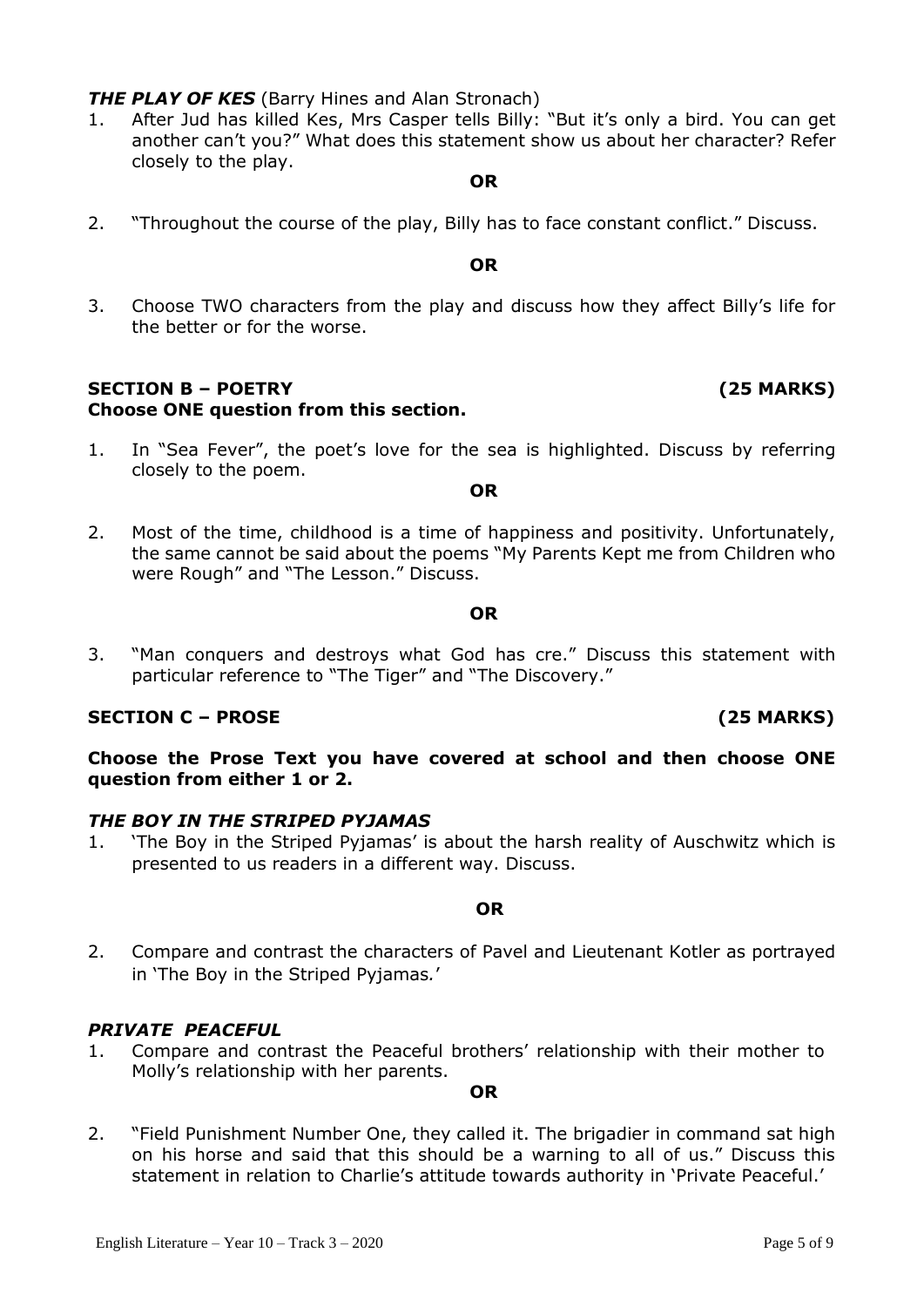## *ANIMAL FARM*

1. The novel ends with the following sentence: "The creatures outside looked from pig to man, and from man to pig, and from pig to man again; but already it was impossible to say which was which." Comment on the above sentence in light of what happens in the novel 'Animal Farm.'

#### **OR**

2. At the beginning of the novel, the seven commandments were meant to be there as a clear reference to all the animals. However, in the course of the novel these were twisted to suit the needs of a select few. Discuss by referring closely to the novel.

## *THE GREAT AUTOMATIC GRAMMATIZATOR AND OTHER STORIES*

1. Some characters in 'The Great Automatic Grammatizator' are controlled by fear or obsession. Discuss by referring to at least TWO characters.

#### **OR**

2. Dishonesty is a recurring theme in 'The Great Automatic Grammatizator.' Discuss by referring to at least TWO stories.

#### *THE OTHER SIDE OF TRUTH*

1. Choose THREE of the following characters and write about their role in the novel 'The Other Side of Truth':

Marcia Mariam Mr Morris Mama Appiah

#### **OR**

2. Sade's flashbacks and memories of her parents help her to face her problems and take difficult decisions. Discuss.

#### *FRANKENSTEIN*

1. Frankenstein begins and ends with letters written by Robert Walton. Why do you think that Mary Shelley chose to have him frame the novel? How would your opinions of Victor Frankenstein and his creation differ if their story was told directly by Victor Frankenstein himself? Discuss.

#### **OR**

2. 'Frankenstein' presents family relationships as central to human life. Discuss the role families play in Frankenstein.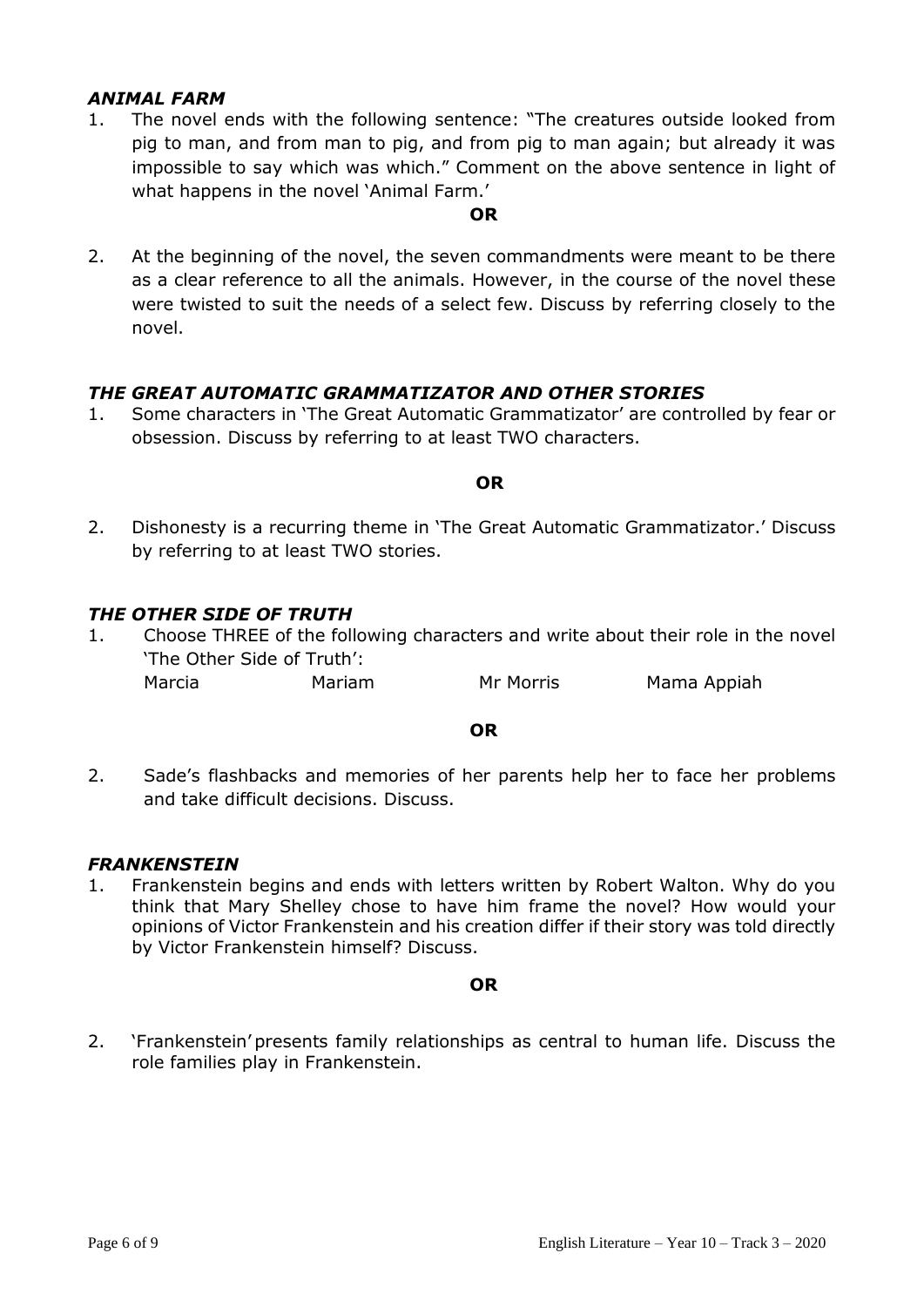#### **SECTION D: UNPREPARED TEXT 25 MARKS Answer ALL questions in this section.**

- **1** A little air was moving over the mountain. Piggy came with it, in shorts and shirt, labouring cautiously out of the forest with the evening sunlight gleaming from his glasses. He held the conch<sup>1</sup> under his arm. Ralph shouted at him.
- **5** "Piggy! Have you got any matches?"

The other boys took up the cry till the mountain rang. Piggy shook his head and came to the pile.

"My! You've made a big heap, haven't you?" Jack pointed suddenly.

**10** "His specs—use them as burning glasses!"

Piggy was surrounded before he could back away.

"Here—Let me go!" His voice rose to a shriek of terror as Jack snatched his glasses off his face. "Mind out! Give'em back! I can hardly see! You'll break the conch!"

**15** Ralph elbowed him to one side and knelt by the pile. "Stand out of the light."

There was pushing and pulling and officious cries. Ralph moved the lenses back and forth, this way and that, till a glossy white image of the declining sun lay on a piece of rotten wood. Almost at once a thin trickle of smoke

**20** rose up and made him cough. Jack knelt too and blew gently, so that the smoke drifted away, thickening, and a tiny flame appeared. The flame, nearly invisible at first in that bright sunlight, enveloped a small twig, grew, was enriched with colour and reached up to a branch which exploded with a sharp crack. The flame flapped higher and the boys broke into a cheer.

**25** "My specs!" howled Piggy. "Give me my specs!" Ralph stood away from the pile and put the glasses into Piggy's groping

hands. His voice subsided to a mutter.

"Jus' blurs, that's all. Hardly see my hand—"

- **30** that whole limbs yielded passionately to the yellow flames that poured The boys were dancing. The pile was so rotten, and now so tinder-dry, upwards and shook a great beard of flame twenty feet in the air. For yards round the fire, the heat was like a blow, and the breeze was a river of sparks. Trunks crumbled to white dust.
	- Ralph shouted.

**35** "More wood! All of you get more wood!"

Life became a race with the fire and the boys scattered through the upper forest. To keep a clean flag of flame flying on the mountain was the immediate end and no one looked further.

<sup>1</sup> A shell which produces a loud noise when blown into

#### Adapted from *Lord of the Flies* by William Golding

Underline the best answer in questions 1 and 2.

- 1. The excerpt is about a group of boys the state of the state of the state of the state of the state of the state of the state of the state of the state of the state of the state of the state of the state of the state of
	- i) trying to build a fire and keep it going.
	- ii) quarrelling amongst themselves.
	- iii) dancing around a fire.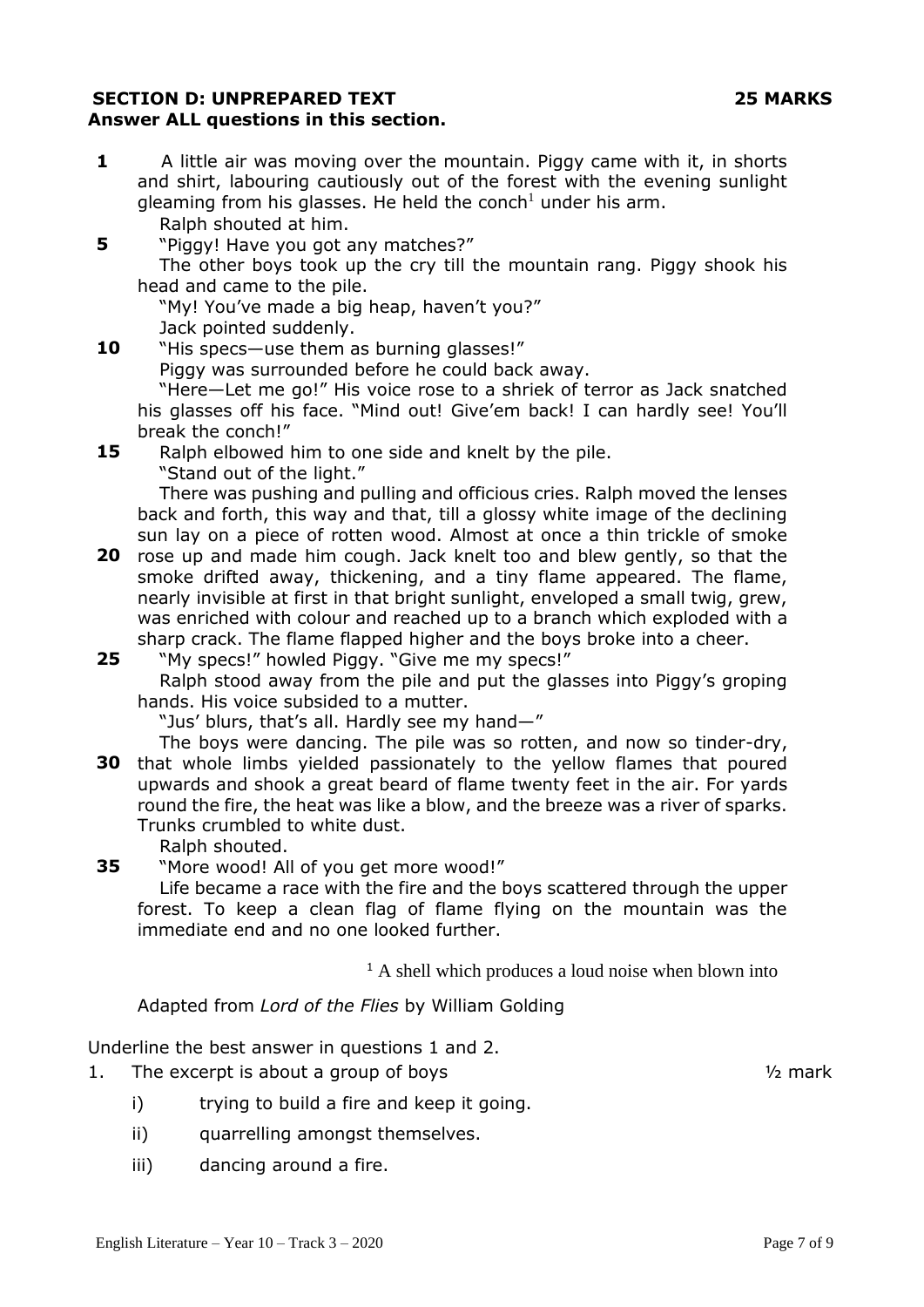2. The excerpt is mostly a  $\frac{1}{2}$  mark

1½ marks

- i) first person narrative.
- ii) second person narrative.
- iii) third person narrative.
- 3. From lines 1-16, write an adjective which best describes each of these boys and give a reason for your answer by referring closely to the text. 6 marks

|              | <b>Character</b> | <b>Adjective</b> | <b>Reason from excerpt (lines 1-16)</b> |
|--------------|------------------|------------------|-----------------------------------------|
| a            | Piggy            |                  |                                         |
|              |                  |                  |                                         |
| b            | <b>Jack</b>      |                  |                                         |
|              |                  |                  |                                         |
| $\mathsf{C}$ | Ralph            |                  |                                         |
|              |                  |                  |                                         |

4. "the mountain rang" (line 6)

| Identify the figure of speech in this phrase and explain its effect. |  |  | 2 marks |
|----------------------------------------------------------------------|--|--|---------|
| Figure of Speech:                                                    |  |  |         |

 $\_$  , and the set of the set of the set of the set of the set of the set of the set of the set of the set of the set of the set of the set of the set of the set of the set of the set of the set of the set of the set of th

Effect:

5. a) Find THREE verbs found between lines 17-21 which show movement.

|--|--|

 $\_$  ,  $\_$  ,  $\_$  ,  $\_$  ,  $\_$  ,  $\_$  ,  $\_$  ,  $\_$  ,  $\_$  ,  $\_$  ,  $\_$  ,  $\_$  ,  $\_$  ,  $\_$  ,  $\_$  ,  $\_$  ,  $\_$  ,  $\_$  ,  $\_$  ,  $\_$ 

 $\_$  , and the contribution of the contribution of  $\mathcal{L}_\mathcal{A}$  , and the contribution of  $\mathcal{L}_\mathcal{A}$  , and the contribution of  $\mathcal{L}_\mathcal{A}$ 

b) Suggest what the writer wants to show us through these verbs. 1 mark

6. a) Quote THREE examples of onomatopoeia between lines 17-25. 1½ marks  $ii)$   $iii)$ 

# b) Comment on their effectiveness. 1 mark

 $\_$  , and the contribution of the contribution of  $\mathcal{L}_\mathcal{A}$  , and the contribution of  $\mathcal{L}_\mathcal{A}$ 

 $\_$  ,  $\_$  ,  $\_$  ,  $\_$  ,  $\_$  ,  $\_$  ,  $\_$  ,  $\_$  ,  $\_$  ,  $\_$  ,  $\_$  ,  $\_$  ,  $\_$  ,  $\_$  ,  $\_$  ,  $\_$  ,  $\_$  ,  $\_$  ,  $\_$  ,  $\_$  ,  $\_$  ,  $\_$  ,  $\_$  ,  $\_$  ,  $\_$  ,  $\_$  ,  $\_$  ,  $\_$  ,  $\_$  ,  $\_$  ,  $\_$  ,  $\_$  ,  $\_$  ,  $\_$  ,  $\_$  ,  $\_$  ,  $\_$  ,